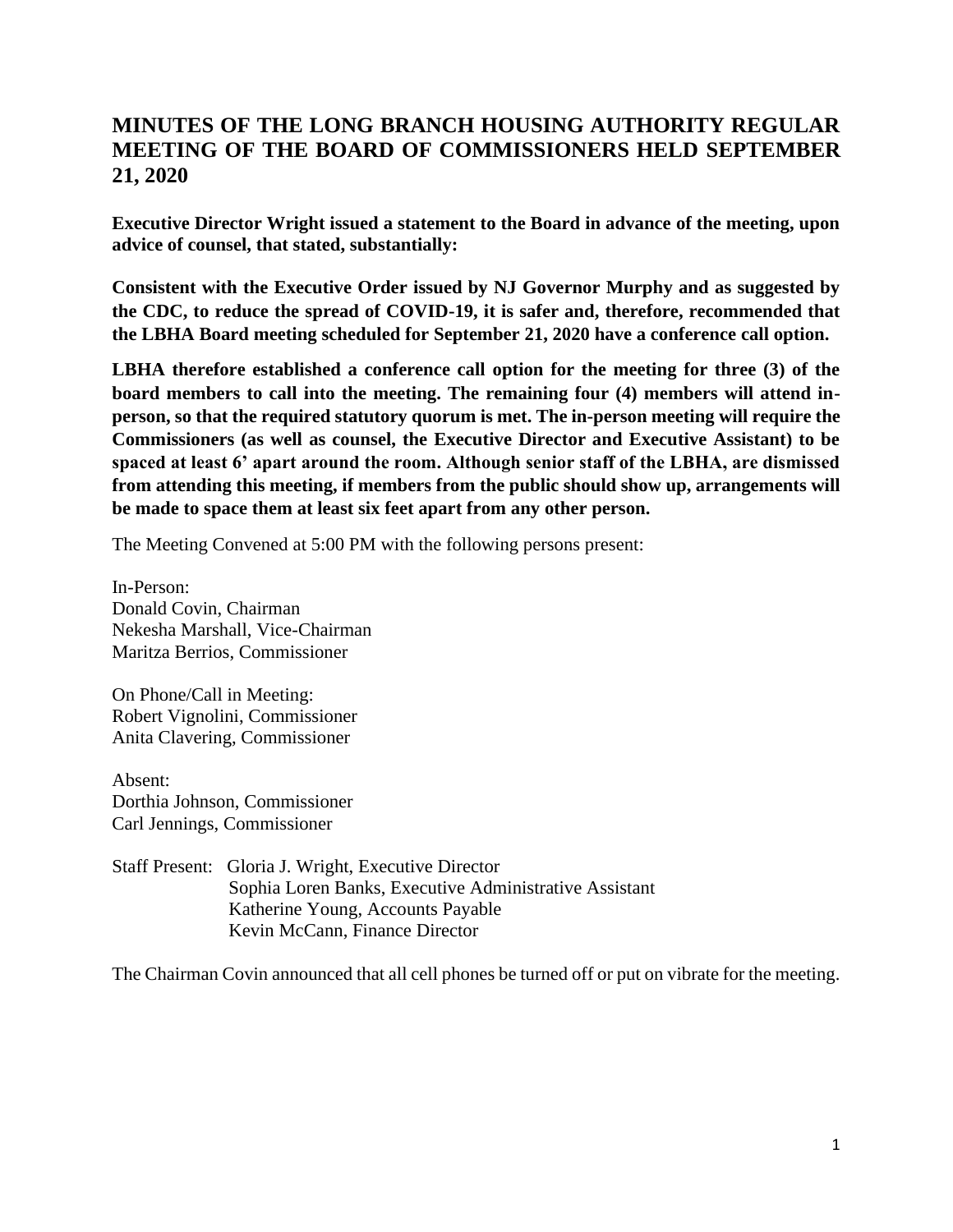# **CALL TO ORDER - BOARD ANNOUNCEMENT: (READ BY ATTORNEY JOSEPH MANFREDI)**

In accordance with the Local Public Meetings Act of 1975 and as amended, advanced notice of the meeting including the agenda, was sent to the Local Newspapers, delivered to the City Clerk's Office, posted on the Long Branch Housing Authority Web Site, and posted at all Long Branch Housing Authority Offices at least (48 hours prior to the convening of the meeting).

# **CHAIRMAN COVIN LED THE SALUTE TO THE FLAG**

Gloria J Wright, Executive Director opened the meeting with Roll Call. Commissioners present and absent are listed above.

# **NO PUBLIC PRESENT AT MEETING**

## **ADOPTION OF THE PUBLIC SESSION MINUTES OF THE REGULAR MEETING OF AUGUST 17, 2020**

Commissioner Johnson made a motion to approve and accept the minutes of the public session of the regular meeting held August 17, 2020, second by Vice-Chairman Marshall.

Roll Call Vote Taken: Ayes, Commissioners Vignolini, Clavering, Berrios, Vice-Chairman Marshall, and Chairman Covin.

Opposed, None Abstain, None Absent, Commissioners Johnson, Jennings Motion, Carried

# **EXECUTIVE DIRECTORS REPORT:**

Executive Director Wright provided the board with relevant activities and news for the month of August 2020. Executive Director Wright outlined and summarized the Executive Director's Report provided to the Board.

## **Resolution 09-01-2020 - Resolution approving the list of bills for August 2020, and authorizing the payment of bills**

Vice-Chairman Marshall stated that finance committee has reviewed the List of bills with the Finance Department and that all questions have been satisfied. Vice-Chairman Marshall requested a motion to accept and approve Resolution 08-01-2020 the List of Bills in the amount of \$**1,177,117.10** Vice-Chairman Marshall motioned, seconded by Commissioner Berrios.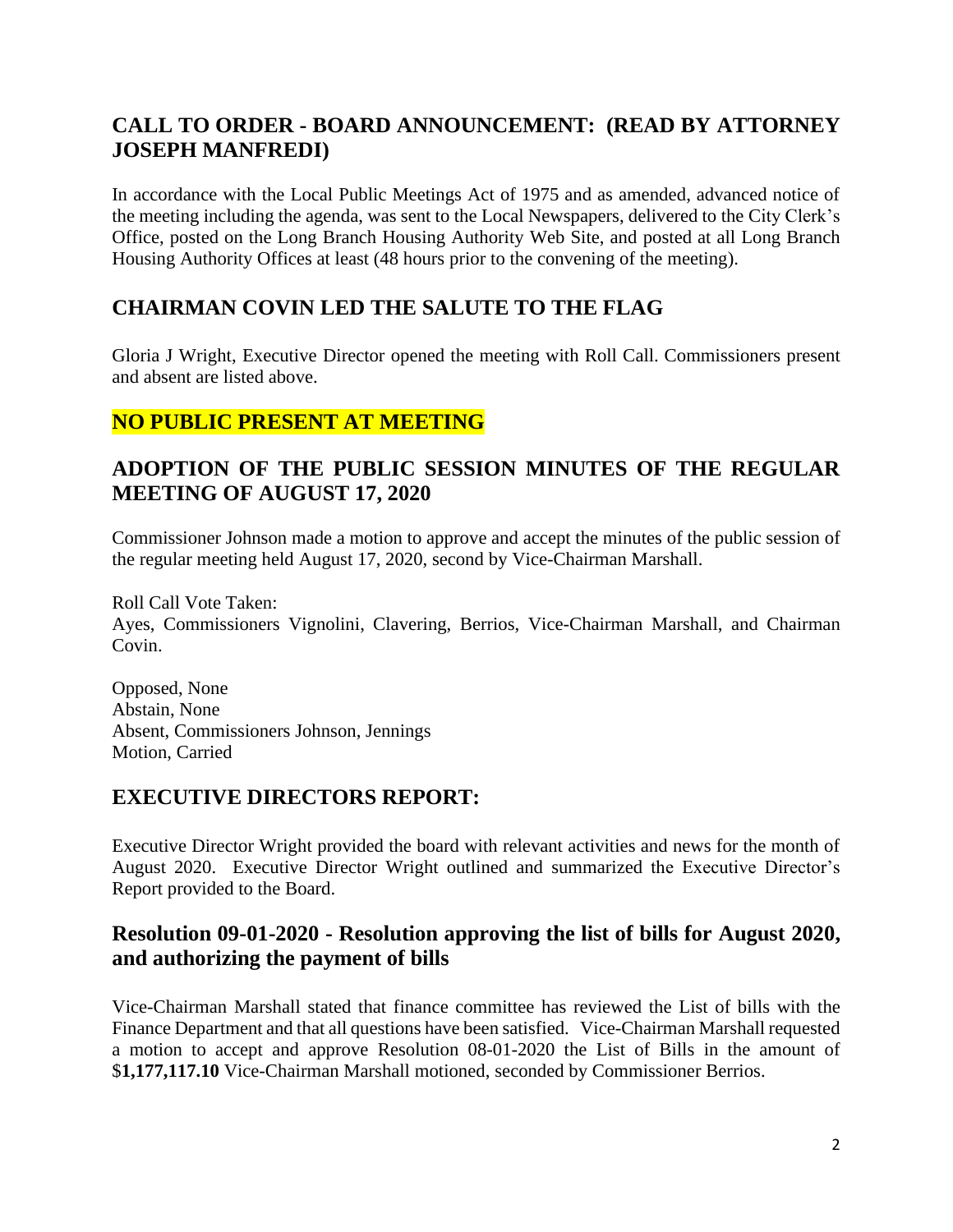Ayes, Commissioners Vignolini, Clavering, Berrios, Vice-Chairman Marshall, and Chairman Covin.

Opposed, None Abstain, None Absent, Commissioners Johnson, Jennings Motion, Carried

**Resolution 09-02-2020 - Resolution authorizing the transaction, authorizing the exercise of an option to renew a contract for boiler repair services, ratifying past actions and expenditures, authorizing an expenditure of funds in an amount not to exceed \$75,000 per year, subject to appropriations**

Commissioner Marshall made a motion to approve and accept Resolution 09-02-2020 second by Commissioner Berrios.

Roll Call Vote Taken: Ayes, Commissioners Vignolini, Clavering, Berrios, Vice-Chairman Marshall, and Chairman Covin.

Opposed, None Abstain, None Absent, Commissioners Johnson, Jennings Motion, Carried

No public present

**Resolution 09-03-2020 - Resolution authorizing the transaction, authorizing the exercise of an option to renew a contract for heating and air-conditioning (HVAC) services, ratifying past actions and expenditures, authorizing an expenditure of funds in an amount not to exceed \$50,000 per year, subject to appropriations**

Commissioner Berrios made a motion to approve and accept Resolution 09-03-2020 second by Commissioner Marshall.

Roll Call Vote Taken: Ayes, Commissioners Vignolini, Clavering, Berrios, Vice-Chairman Marshall, and Chairman Covin.

Opposed, None Abstain, None Absent, Commissioners Johnson, Jennings Motion, Carried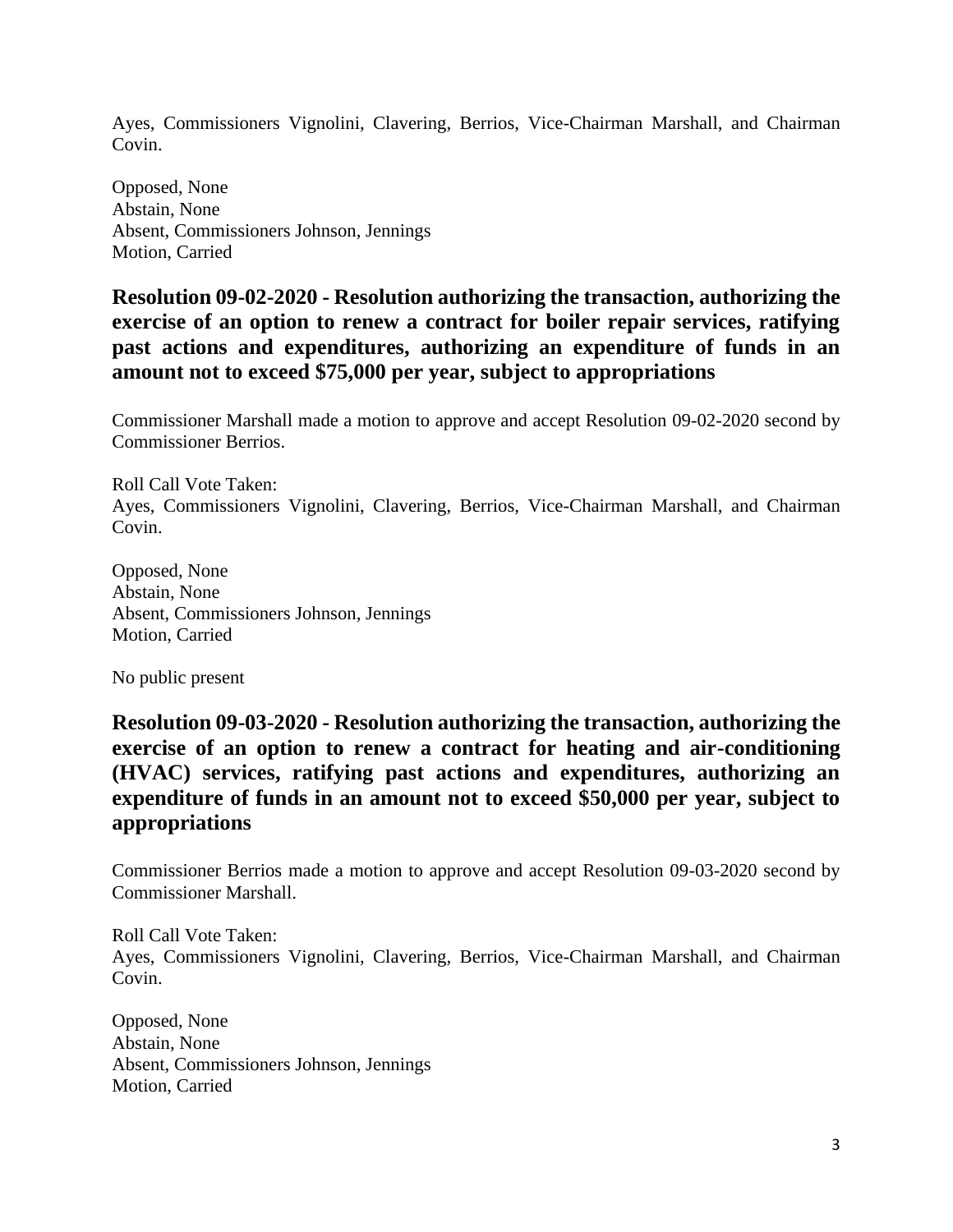No public present

**Resolution 09-04-2020 - Resolution authorizing the transaction, authorizing the exercise of contract renewal option for "on call" masonry repair services, ratifying past actions and expenditures, authorizing an expenditure of funds in an amount not to exceed \$44,000 per year, subject to appropriations**

Commissioner Berrios made a motion to approve and accept Resolution 09-04-2020 second by Chairman Covin.

Roll Call Vote Taken: Ayes, Commissioners Vignolini, Clavering, Berrios, Vice-Chairman Marshall, and Chairman Covin.

Opposed, None Abstain, None Absent, Commissioners Johnson, Jennings Motion, Carried

No public present

## **Resolution 09-05-2020 - Resolution approving the transaction, ratifying past actions, authorizing a lease with the City of Long Branch for the use of space at the Adam "Bucky" James Community Center by the City of Long Branch Department of Recreation and Human Services**

Commissioner Marshall made a motion to approve and accept Resolution 09-05-2020 second by Commissioner Covin

Roll Call Vote Taken: Ayes, Commissioners Vignolini, Clavering, Berrios, Vice-Chairman Marshall, and Chairman Covin.

Opposed, None Abstain, None Absent, Commissioners Johnson, Jennings Motion, Carried

No public present

**Resolution 09-06-2020 - Resolution approving the transaction, amending the LBHA Personnel Policies and Procedures Manual, amending resolutions 04-08- 2019 and 07-04-2019**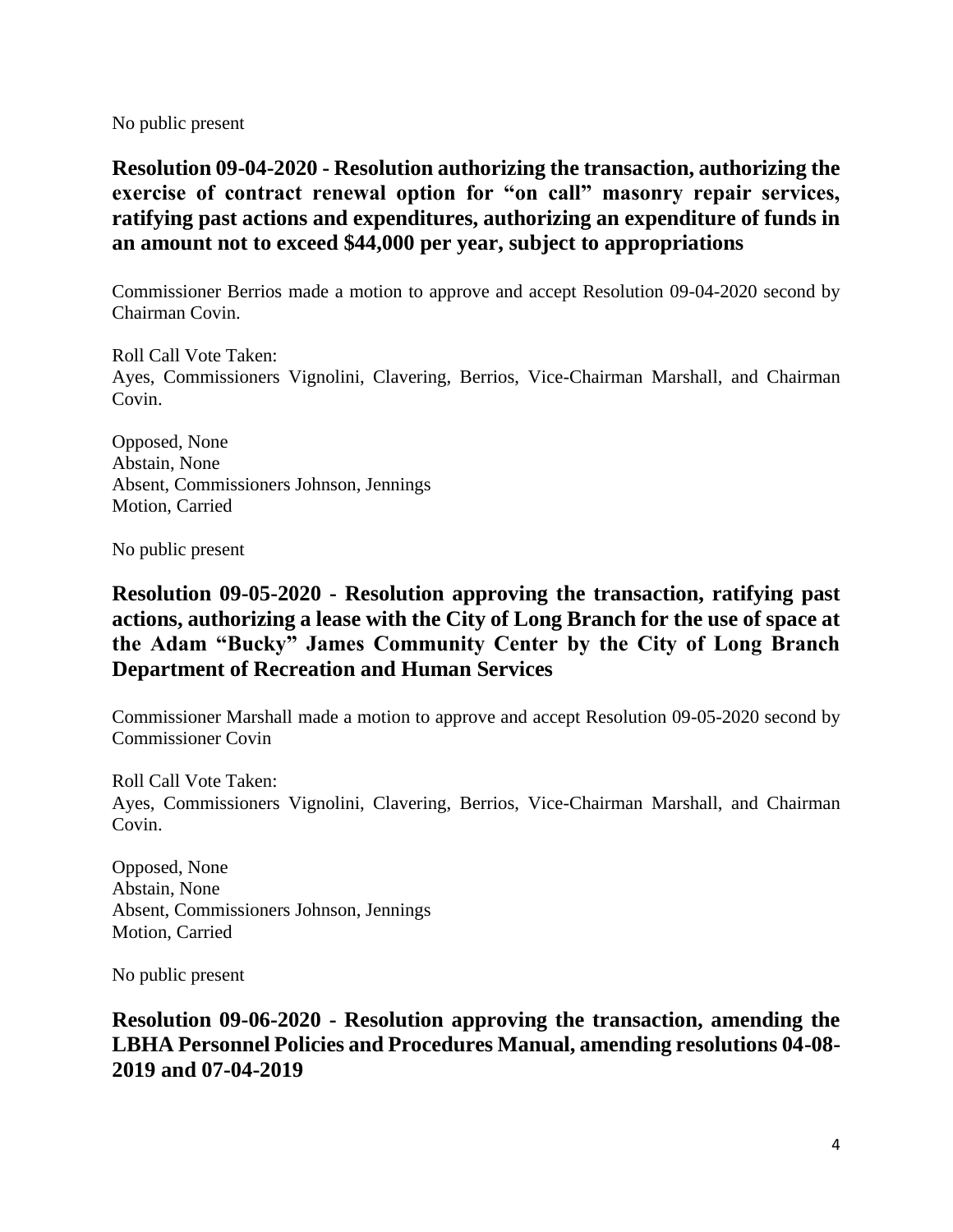Commissioner Berrios made a motion to approve and accept Resolution 09-06-2020 second by Commissioner Vignolini

Roll Call Vote Taken: Ayes, Commissioners Vignolini, Clavering, Berrios, Vice-Chairman Marshall, and Chairman Covin.

Opposed, None Abstain, None Absent, Commissioners Johnson, Jennings Motion, Carried

No public present

**Resolution 09-07-2020 - Resolution authorizing contracts with certain approved state contract vendors for contracting units pursuant to N.J.S.A. 40A:11-12a, authorizing an expenditure of funds in an amount not to exceed \$75,000.00, subject to appropriations**

Commissioner Vignolini made a motion to approve and accept Resolution 09-07-2020 second by Commissioner Marshall

Roll Call Vote Taken: Ayes, Commissioners Vignolini, Clavering, Berrios, Vice-Chairman Marshall, and Chairman Covin.

Opposed, None Abstain, None Absent, Commissioners Johnson, Jennings Motion, Carried

No public present

#### **Resolution 09-08-2020 - Resolution approving the transaction, amending resolution 06-02-2018 for cooperative purchasing, authorizing a cooperative purchasing with Middlesex County Cooperative**

Commissioner Berrios made a motion to approve and accept Resolution 09-08-2020 second by Commissioner Vignolini

Roll Call Vote Taken: Ayes, Commissioners Vignolini, Clavering, Berrios, Vice-Chairman Marshall, and Chairman Covin.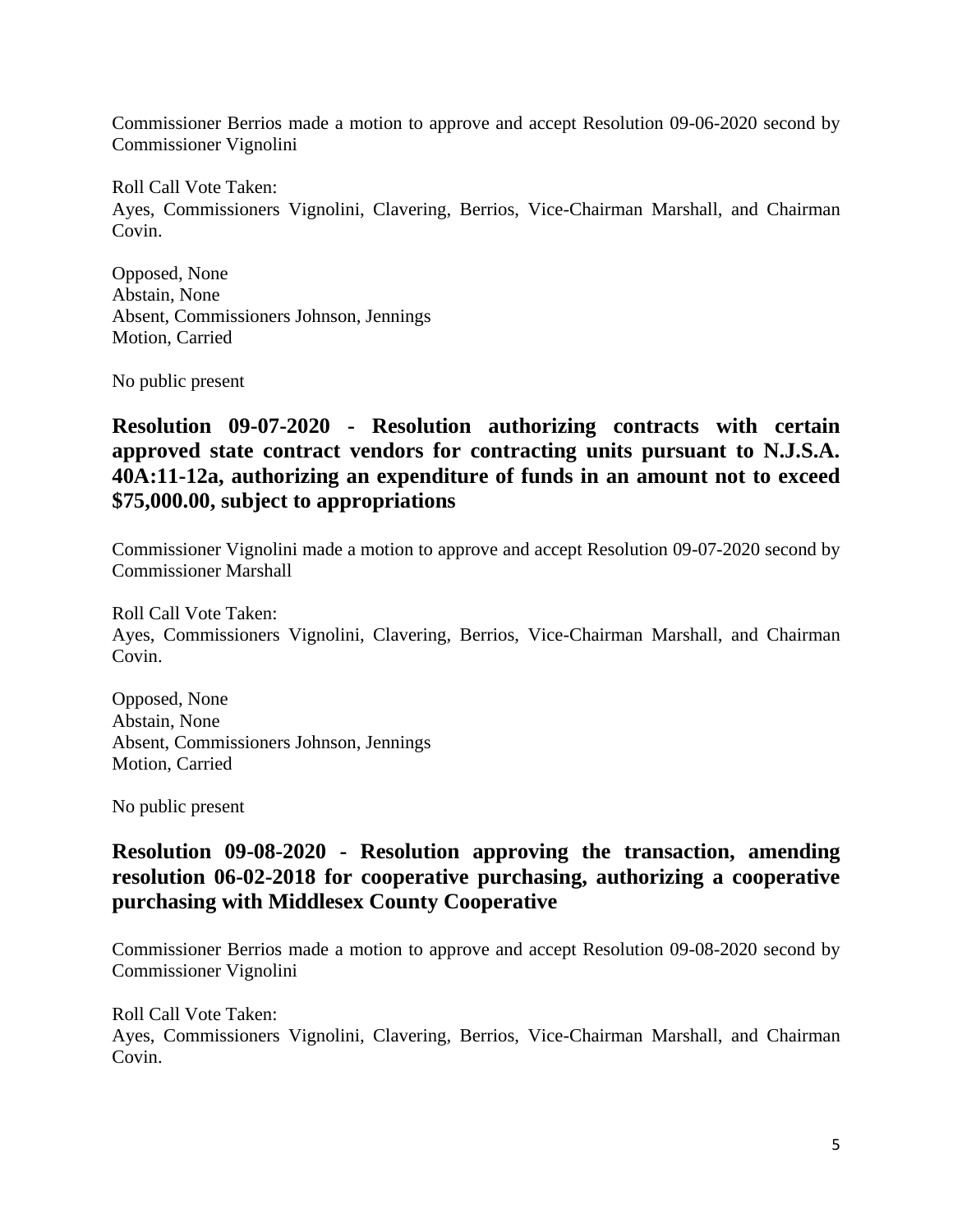Opposed, None Abstain, None Absent, Commissioners Johnson, Jennings Motion, Carried

No public present

### **Resolution 09-09-2020 - Resolution approving the transaction, amending resolution 06-02-2018 for cooperative purchasing, authorizing a cooperative purchasing with Monmouth County Cooperative**

Commissioner Vignolini made a motion to approve and accept Resolution 09-09-2020 second by Commissioner Berrios

Roll Call Vote Taken: Ayes, Commissioners Vignolini, Clavering, Berrios, Vice-Chairman Marshall, and Chairman Covin.

Opposed, None Abstain, None Absent, Commissioners Johnson, Jennings Motion, Carried

No public present

## **Resolution 09-10-2020 - Authorizes the Long Branch Housing Authority to participate in Cooperative Purchasing and Pricing Programs with Morris County Cooperative for the purchase of goods or services.**

Commissioner Berrios made a motion to approve and accept Resolution 09-10-2020 second by Commissioner Vignolini

Roll Call Vote Taken: Ayes, Commissioners Vignolini, Clavering, Berrios, Vice-Chairman Marshall, and Chairman Covin.

Opposed, None Abstain, None Absent, Commissioners Johnson, Jennings Motion, Carried

No public present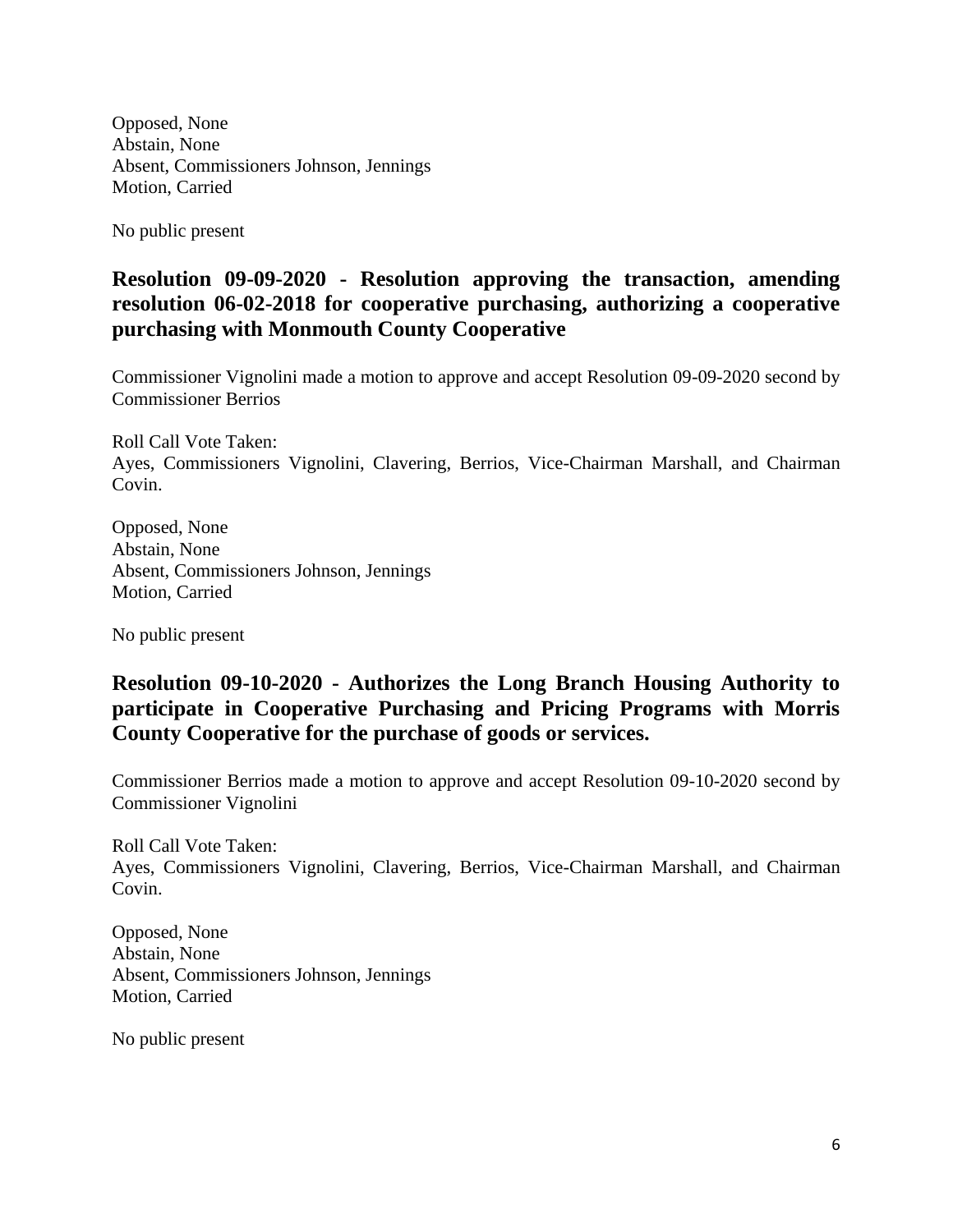## **Resolution 09-11-2020 - Resolution approving the transaction, amending resolution 06-02-2018 for cooperative purchasing, authorizing a cooperative purchasing with Somerset County Cooperative**

Commissioner Berrios made a motion to approve and accept Resolution 09-11-2020 second by Commissioner Vignolini

Roll Call Vote Taken: Ayes, Commissioners Vignolini, Clavering, Berrios, Vice-Chairman Marshall, and Chairman Covin.

Opposed, None Abstain, None Absent, Commissioners Johnson, Jennings Motion, Carried

No public present

### **Resolution 09-12-2020 - Resolution approving the transaction, amending resolution 06-02-2018 for cooperative purchasing, authorizing a cooperative purchasing with Sourcewell Cooperative**

Vice-Chairman Marshall made a motion to approve and accept Resolution 09-12-2020 second by Commissioner Berrios

Roll Call Vote Taken: Ayes, Commissioners Vignolini, Clavering, Berrios, Vice-Chairman Marshall, and Chairman Covin.

Opposed, None Abstain, None Absent, Commissioners Johnson, Jennings Motion, Carried

No public present

#### **OPEN - CLOSED SESSION**

At 5:20PM Chairman Covin communicated that the meeting will go into Closed Session to discuss personnel matters and litigation. Chairman Vignolini made a motion to open Closed Session, seconded by Commissioner Berrios

Roll Call Vote Taken: Ayes, Commissioners Vignolini, Clavering, Berrios, Vice-Chairman Marshall, and Chairman Covin.